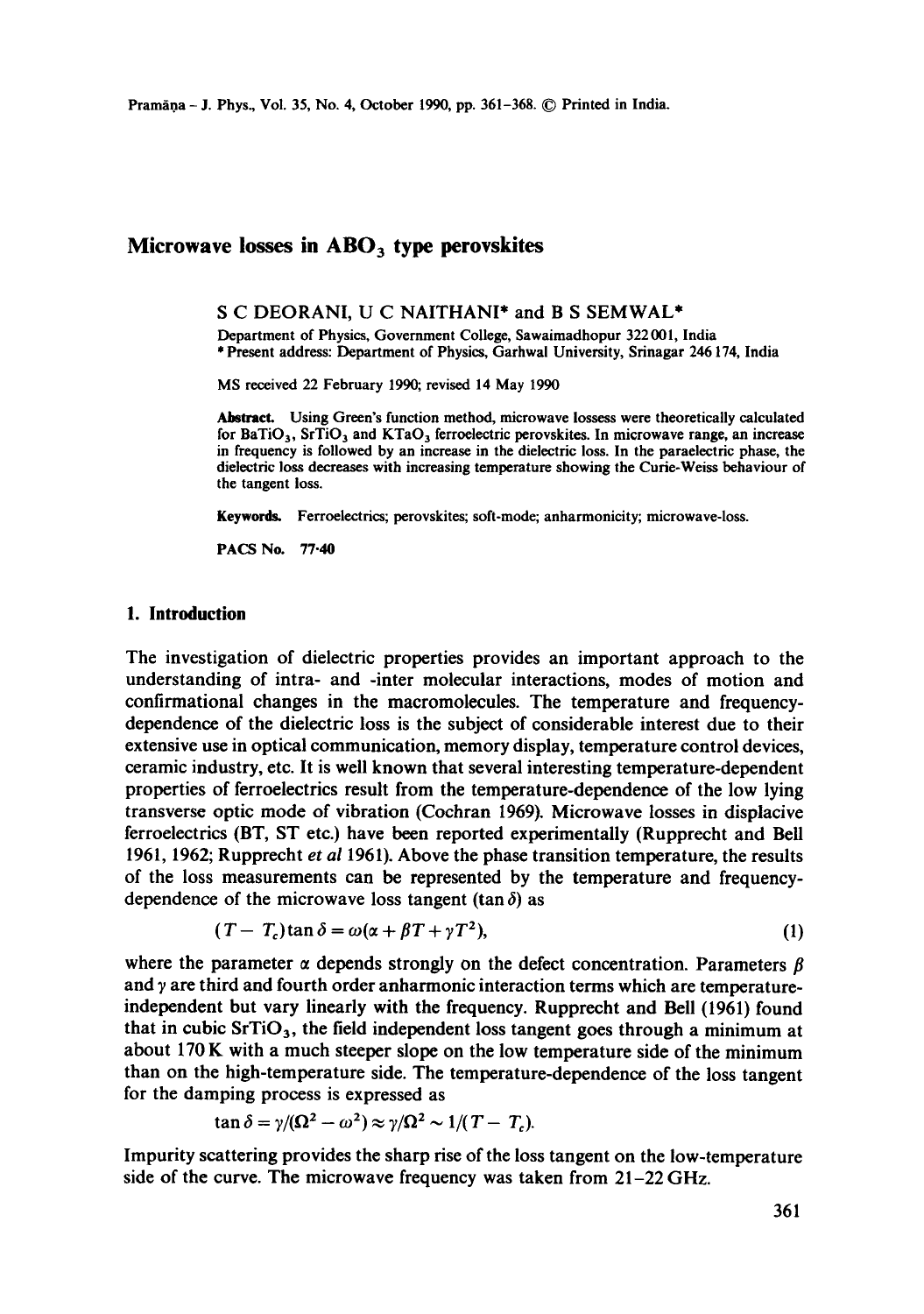### 362 *S C Deorani, U C Naithani and B S Semwal*

We have measured experimentally (Baluni and Naithani 1986a) the dielectric constant and the dielectric loss in BaTiO<sub>3</sub> and theoretically (Baluni and Naithani 1986b; Panwar *et al* 1989) calculated these properties in ferroelectric solids but have made no numerical calculations. The damping of the microwaves in a pure crystal for which  $\alpha = 0$ , is due to the damping of the polarization mode by anharmonicities of the lattice vibrations. Temperature-dependence of the loss tangent is a reflection of the temperature-dependence of the polarization mode frequency which is given as

$$
\Omega \sim (T - T_c)^{\frac{1}{2}}.\tag{2}
$$

Microwave loss obeys the Curie-Weiss law. This may be taken as a direct evidence for the temperature-dependence of the polarization mode frequency. At transition temperature, the frequency of the soft mode tends to zero and the lattice displacement associated with this mode becomes unstable. This explains the anomalous behaviour of the dielectric loss near the phase transition. The earlier studies (Benedict and Durand 1958; Lurio and Stern 1960) on BaTiO<sub>3</sub> crystals observed relatively high microwave loss above the Curie temperature. The losses were found to be varying linearly with the frequency. Silverman-Joseph (1963) described a Hamiltonian for displacive ferroelectrics and studied the loss tangent for  $SrTiO<sub>3</sub>$  and found that coefficients  $\beta$  and  $\gamma$  and hence tan  $\delta$  vary linearly with the frequency  $\omega$ . SrTiO<sub>3</sub> (Rupprecht and Bell 1961), CaTiO<sub>3</sub> (Lurio and Herrington 1958), KTaO<sub>3</sub>, KTaO<sub>3</sub>:  $NaTaO<sub>3</sub>$  (Agrawal and Rao 1970) exhibit the same behaviour. Lurio and Herrington (1958) have explained that the loss tangent (in the low frequency range at RT) is proportional to the frequency in the range 3-36 GHz. Davis and Rubin (1953) have investigated the loss tangent of certain mixtures of  $Ba_xSr_{1-x}TiO_3$  at 35 GHz frequency above and below the Curie temperature Tani (1969) had explained the critical slowing down of the damping constant in displacive ferroelectrics from the standpoint of the irreversible thermodynamics. In place of tangent loss description, only temperaturedependent damping constant is described. Vinogradov (1963) observed that tan $\delta$ for inoic crystals with ideal lattice, is weakly dependent on frequency in the region of 10<sup>5</sup> to 10<sup>8</sup> Hz. West (1987) measured the electrical losses (tan  $\delta$ ) for BaTiO<sub>3</sub> ceramic at frequencies up to 2 GHz. The 1 MHz dissipation factor was found to be 0.025. At RT, tan  $\delta$  is almost constant in the frequency range 0.001-10 MHz and in 10 MHz to 10<sup>3</sup> MHz, tan  $\delta$  increases linearly with frequency.

Udagawa (1981) had studied the dielectric dispersion in tetragonal BaTiO<sub>3</sub> at RT using one oscillator dielectric fiunction mainly due to soft TO phonons but tangent loss is not studied. Vogt (1982) has not calculated tan  $\delta$  but he estimated the relative damping for cubic BT from hyper Raman spectrum. Fleury and Lazay (1971) have reported temperature-dependence of the Brillouin-Raman spectrum of BaTiO<sub>3</sub> using the approximated complex susceptibility. Balagurov (1970) studied the attenuation of critical vibrations and dielectric losses in displacive ferroelectrics theoretically. Naithani (1980) and Panwar *et al* (1989) have expressed dielectric losses theoretically with no numerical estimation.

In the present work, we have theoretically studied the functional dependence of the microwave loss tangent on parameters such as temperature and frequency, using Green's function method (Zubarav 1960) in pure anharmonic ferroelectric (BT, ST and KT) crystals with the help of Pytte's (1970) modified Hamiltonian considering anharmonic effects up to fourth order and have compared the results with that of others.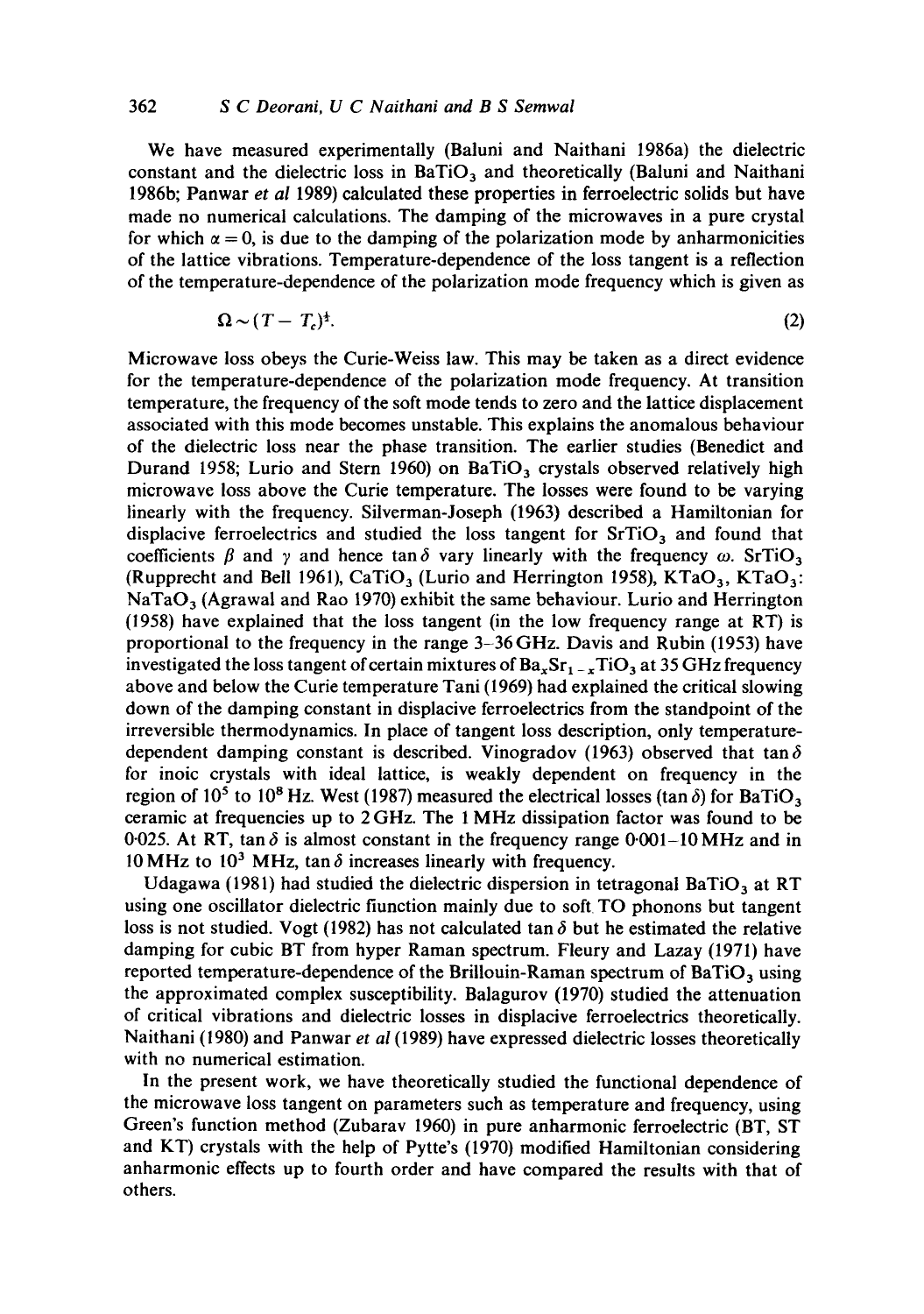# **2. Hamiltonian and Green's function**

The modified Hamiltonian (Baluni and Naithani 1986b) which includes the fourthorder anharmonicity due to interactions of the soft mode coordinates, resonant interaction and the scattering terms can be written as

$$
H = \frac{1}{4} \sum_{k} \omega_{k}^{a} (A_{k}^{a^{+}} A_{k}^{a} + B_{k}^{a^{+}} B_{k}^{a}) + \frac{1}{4} \sum_{k} \omega_{k}^{o} (A_{k}^{o^{+}} A_{k}^{o} + B_{k}^{o^{+}} B_{k}^{o})
$$
  
+ 
$$
\frac{1}{4} \omega_{o}^{o} (A_{o}^{o^{+}} A_{o}^{o} + B_{o}^{o^{+}} B_{o}^{o}) + \Gamma_{1}'/2) A_{o}^{o^{3}} + (\Gamma_{2}'/4) A_{o}^{o^{4}} + \frac{1}{2} V A_{o}^{o^{2}}
$$
  
+ 
$$
\iota |A| \sum_{k} |F| A_{k}^{a} A_{o}^{o} + \sum_{k} |H| A_{k}^{a} A_{o}^{o^{2}},
$$
(3)

where the notations used are same as those used by Baluni and Naithani (1986b).

To study the dielectric constant and loss, we introduce the following Green's function for the soft phonon

$$
G_o^o(t-t^1) = \langle \langle A_o^o(t), A_o^o(t') \rangle \rangle_{\omega+u}, \qquad (4)
$$

or

$$
G_o^o(\omega + i\varepsilon) = G'(\omega) - G''(\omega). \tag{5}
$$

Writing the equation of motion for Green's function in (4) with the help of modified Hamiltonian in (3), Fourier transforming and writing it in Dyson's equation form, one obtains

$$
G_o^o(\omega + i\varepsilon) = \omega_o^o/\pi [\omega^2 - v^2(\omega) + 2i\omega \Gamma(\omega)], \qquad (6)
$$

where

$$
v^{2}(\omega) = -(\omega_{o}^{o})^{2} - 2\omega_{o}^{o} V + \Delta^{o}(\omega),
$$
\n(7)  
\n
$$
\Delta^{o}(\omega) = 18\Gamma_{1}^{'2} N \left[ \frac{2\Omega}{\omega^{2} - (2\Omega)^{2}} \right] + 4\Gamma_{2}^{'2} \left[ (1 + 3N^{2}) \frac{3\Omega}{\left[ \omega^{2} - (3\Omega)^{2} \right]} - (1 - N^{2}) \frac{\Omega}{(\omega^{2} - \Omega^{2})} \right] + 16 \sum |H|^{2} \times \left[ (N_{k}^{a} \pm N_{k}^{o}) \right]
$$
\n(7)  
\n
$$
\Omega_{e}^{a} + \Omega_{e}^{o} \qquad \qquad \frac{\Omega}{\left[ \omega - \omega_{e} \right]} \qquad \qquad \frac{\omega}{\left[ \omega - \omega_{e} \right]} \qquad \frac{\omega}{\left[ \omega - \omega_{e} \right]} \qquad \frac{\omega}{\left[ \omega - \omega_{e} \right]} \qquad \frac{\omega}{\left[ \omega - \omega_{e} \right]} \qquad \frac{\omega}{\left[ \omega - \omega_{e} \right]} \qquad \frac{\omega}{\left[ \omega - \omega_{e} \right]} \qquad \frac{\omega}{\left[ \omega - \omega_{e} \right]} \qquad \frac{\omega}{\left[ \omega - \omega_{e} \right]} \qquad \frac{\omega}{\left[ \omega - \omega_{e} \right]} \qquad \frac{\omega}{\left[ \omega - \omega_{e} \right]} \qquad \frac{\omega}{\left[ \omega - \omega_{e} \right]} \qquad \frac{\omega}{\left[ \omega - \omega_{e} \right]} \qquad \frac{\omega}{\left[ \omega - \omega_{e} \right]} \qquad \frac{\omega}{\left[ \omega - \omega_{e} \right]} \qquad \frac{\omega}{\left[ \omega - \omega_{e} \right]} \qquad \frac{\omega}{\left[ \omega - \omega_{e} \right]} \qquad \frac{\omega}{\left[ \omega - \omega_{e} \right]} \qquad \frac{\omega}{\left[ \omega - \omega_{e} \right]} \qquad \frac{\omega}{\left[ \omega - \omega_{e} \right]} \qquad \frac{\omega}{\left[ \omega - \omega_{e} \right]} \qquad \frac{\omega}{\left[ \omega - \omega_{e} \right]} \qquad \frac{\omega}{\left[ \omega - \omega_{
$$

$$
\times \frac{\Omega_k^a \pm \Omega_k^o}{\left[\omega^2 - (\Omega_k^a \pm \Omega_k^o)^2\right]} \left[ -\left[ 4|A|^2 \sum_k |F|^2 N \frac{\omega}{(\omega^2 - \Omega^2)} \right],\right] \tag{8a}
$$

$$
\Delta^o(T) = A T + B T^2,
$$
  
\n
$$
\Gamma^o(\omega) = 9\pi \Gamma_1^2 N \{ \delta(\omega - 2\Omega) - \delta(\omega + 2\Omega) \}
$$
  
\n
$$
+ 2\pi \Gamma_2^2 [(1 + 3N^2) \{ \delta(\omega - 3\Omega) + \delta(\omega + 3\Omega) \}
$$
  
\n
$$
- (1 - N^2) \{ \delta(\omega - \Omega) - \delta(\omega + \Omega) \} ]
$$
  
\n
$$
+ 8\pi \sum |H|^2 (N_k^a \pm N_k^o) \times [\delta(\omega - \Omega_k^a - \Omega_k^o) - \delta(\omega + \Omega_k^a + \Omega_k^o) ]
$$
  
\n
$$
+ \pi [-2|A|^2 \sum |F|^2] N \times [\delta(\omega - \Omega) - \delta(\omega + \Omega)], \qquad (9a)
$$

and

$$
\Gamma^o(T) = A T + B T^2, \tag{9b}
$$

Equations (8b) and (9b) show the temperature-dependence of shift and width of the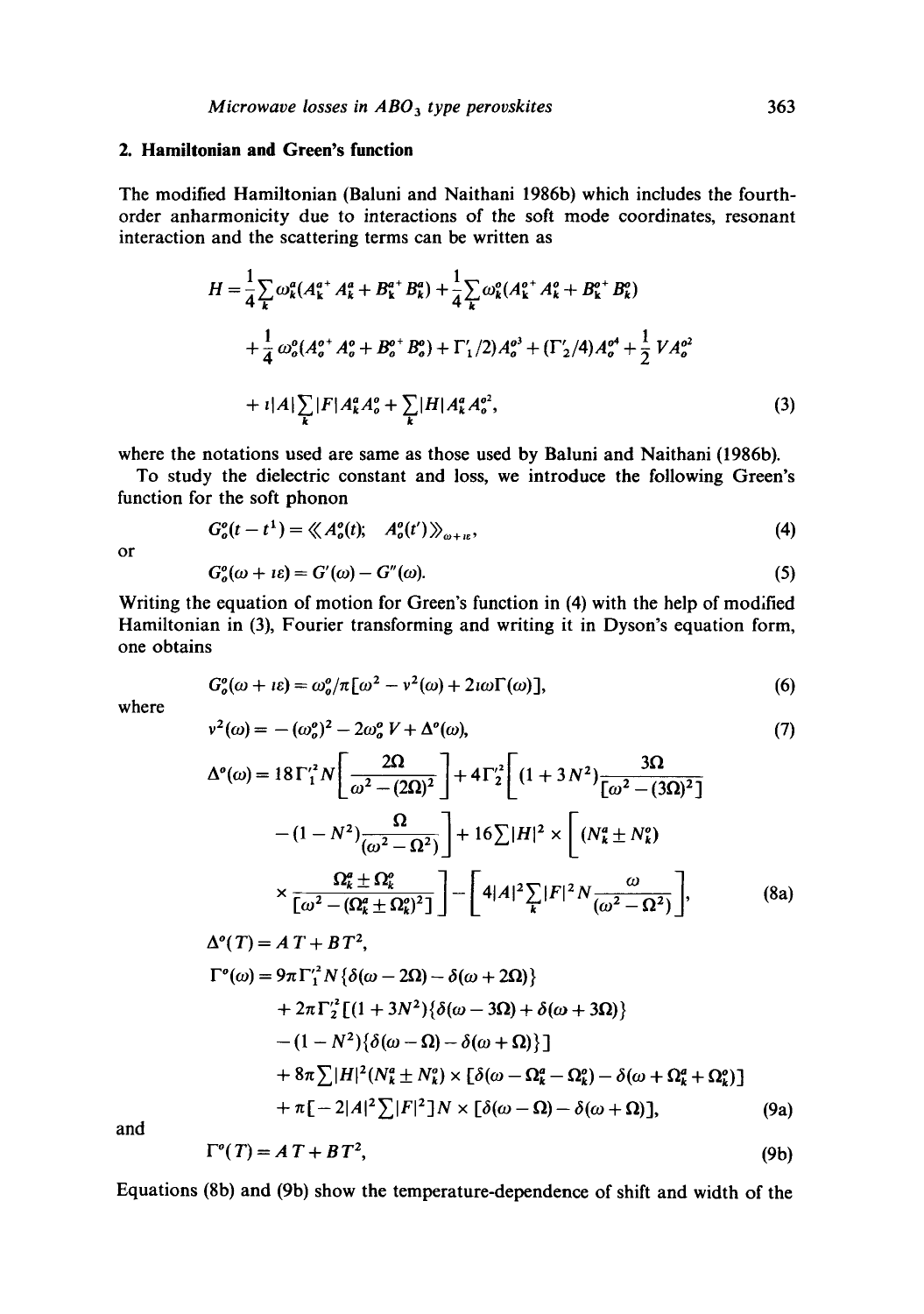optic phonon respectively. In general, soft mode frequency (Naithani *et al* 1986) may be written as

$$
\Omega^2 = r_1 + r_2 T + r_3 T^2,
$$

where  $v \approx \Omega$ .  $r_3$  is very small when T is not high then,

$$
\Omega^2 = r_2(T - T_c),\tag{10}
$$

where  $T_c(=-r_1/r_2)$  is the phase transition temperature.

# 3. Dielectric losses

The complex dielectric constant  $\varepsilon$  is given by:

$$
\varepsilon = \varepsilon' - \iota \varepsilon'',\tag{11}
$$

The dielectric loss tangent (tan  $\delta$ ) for the dissipation of power is defined as

$$
\tan \delta = \varepsilon''/\varepsilon' = G''(\omega)/G'(\omega). \tag{12}
$$

Thus the retarded one phonon Green's function is enough to determine the dielectric susceptibility and hence the dielectric constant and the tangent loss. Separating the real and the imaginary parts  $G'(\omega)$  and  $G''(\omega)$  of  $G(\omega)$  from (6) and then using (12) we get

$$
\tan \delta = 2\omega \Gamma_o / (\Omega^2 - \omega^2). \tag{13}
$$

Some results of others are given below:

Udagawa (1981):

$$
\tan \delta = 2\omega \Gamma_o / (\omega_o^2 - \omega^2),\tag{14}
$$

Vogt (1982):

$$
\tan \delta = \gamma \Omega / (\Omega_o^2 - \Omega^2),\tag{15}
$$

Fleury and Lazay (1971):

 $\tan \delta \approx 2\Gamma_o/(\omega_o^2 - \omega^2),$  (16)

Balagurov (1970):

 $\tan \delta = 2\omega \Gamma / (\omega_c^2 - \omega^2),$  (17)

Panwar (1989) and Naithani (1980):

$$
\tan \delta = \Omega \Gamma_o / (\Omega^2 - \omega^2),\tag{18}
$$

Here in deriving (14) to (18), different authors have used different methods, approximations and symbols. Equations (14) to (17) are not mentioned in such forms in those papers but these results are presented in terms of the dielectric (complex, real and imaginary) constants. We have written tan  $\delta$  for these results using tan  $\delta = \varepsilon''/\varepsilon'$ . Only in (18), the results are given in such forms as written here but no experimental and numerical estimation is made.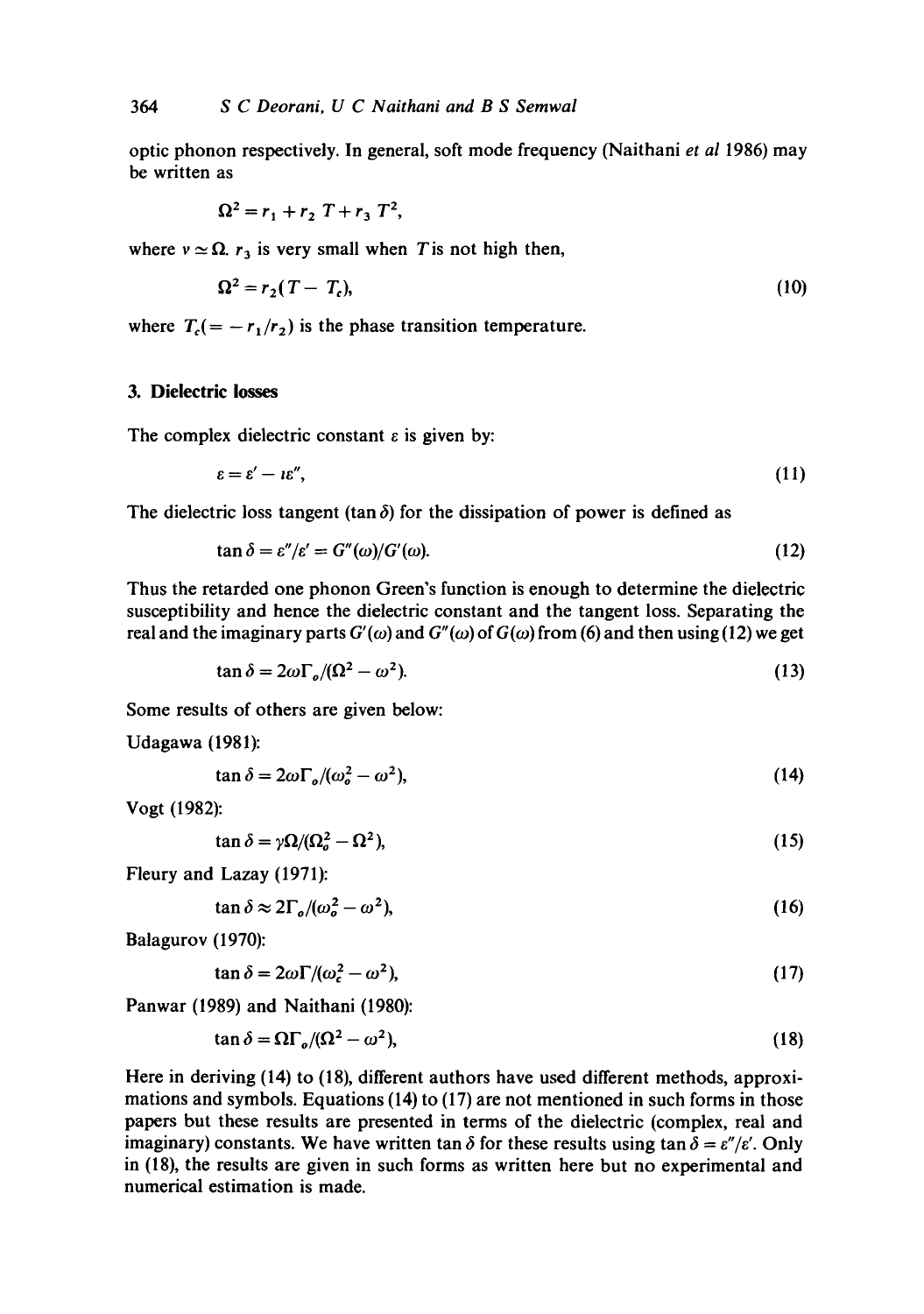The soft mode frequency  $\Omega$  is very large as compared to microwave frequency  $\omega$ (as  $\omega/\Omega \approx 10^{-3}$ ) and no relaxation effects are observed. So (13) may be written as

$$
\tan \delta \simeq 2\omega \Gamma_o/\Omega^2,\tag{19}
$$

with the help of (9b) and (10), (19) may be written as

$$
(T - T_c) \tan \delta = \omega(\beta T + \gamma T^2),
$$
\n
$$
\beta = 2A/r,
$$
\n(20)

and

where

$$
\gamma = 2B/r_2. \tag{21}
$$

Here  $\beta$  and  $\gamma$  are the characteristics of the microwave losses which are connected to the dielectric material itself and are therefore unavoidable.

#### 3.1 *Frequency-variated microwave losses*

Using (20), we have calculated the microwave losses for pure anharmonic BT, ST and KT crystals in the frequency range 1-35 GHz in paraelectric phase. Parameters  $\beta$  and  $\gamma$  for BT are obtained by best fit of the data (Bornstein 1981) to (20) and for ST these parameters are taken from our previous paper (Deorani *et al* 1990a). Parameters A and B for KT are first calculated using the data (Volkov 1986) in (9b) and then with the help of our earlier work (Deorani *et al* 1990b) (for values of  $r_2 \approx K$ there), we obtained the parameters  $\beta$  and  $\gamma$ . A summary of these parameters alongwith  $T_c$  for these crystals is given in table 1.

For BaTiO<sub>3</sub> crystal, at  $T = 130^{\circ}$ C, microwave loss is given by

$$
\tan \delta = 2.5 \times 10^{-2} \omega. \tag{22}
$$

For SrTiO<sub>3</sub> at  $T = 160 \text{ K}$ ,  $\tan \delta = 6.26 \times 10^{-5} \omega$ , (23)

For KTaO<sub>3</sub> at 
$$
T = 40
$$
 K,  $\tan \delta = 1.47 \times 10^{-4} \omega$ . (24)

Here  $\omega$ 's are in GHz. Frequency vs tangent loss curves are plotted in figures 1 and 2 for BT and KT respectively. Curve for ST is already plotted in our earlier paper (Deorani *et al* 1990a).

#### 3.2 *Temperature-dependent microwave loss*

Using (20), we calculated the dielectric losses for these crystals and plotted tan  $\delta$  vs  $1/(T - T_c)$  in figures 3, 4 and 5 in paraelectric phase for BT (10GHz), ST (22GHz) and KT (10GHz) respectively.

| <b>Parameters</b>                        | ВT                                                                                                 | SТ                                                                                                 | ĸт                                                                                                 |
|------------------------------------------|----------------------------------------------------------------------------------------------------|----------------------------------------------------------------------------------------------------|----------------------------------------------------------------------------------------------------|
| β<br>γ                                   | $5.83 \times 10^{-4} \text{ GHz}^{-1}$<br>$-1.96 \times 10^{-7}$ GHz <sup>-1</sup> K <sup>-1</sup> | $2.96 \times 10^{-5}$ GHz <sup>-1</sup><br>$1.16 \times 10^{-7}$ GHz <sup>-1</sup> K <sup>-1</sup> | $9.62 \times 10^{-5}$ GHz <sup>-1</sup><br>$7.69 \times 10^{-8}$ GHz <sup>-1</sup> K <sup>-1</sup> |
| T.<br>(Phase transition)<br>temperature) | $122^{\circ}$ C                                                                                    | 37 K                                                                                               | 13 K                                                                                               |

**Table 1.** Parameters  $\beta$ ,  $\gamma$  and  $T_c$  for BT, ST and KT.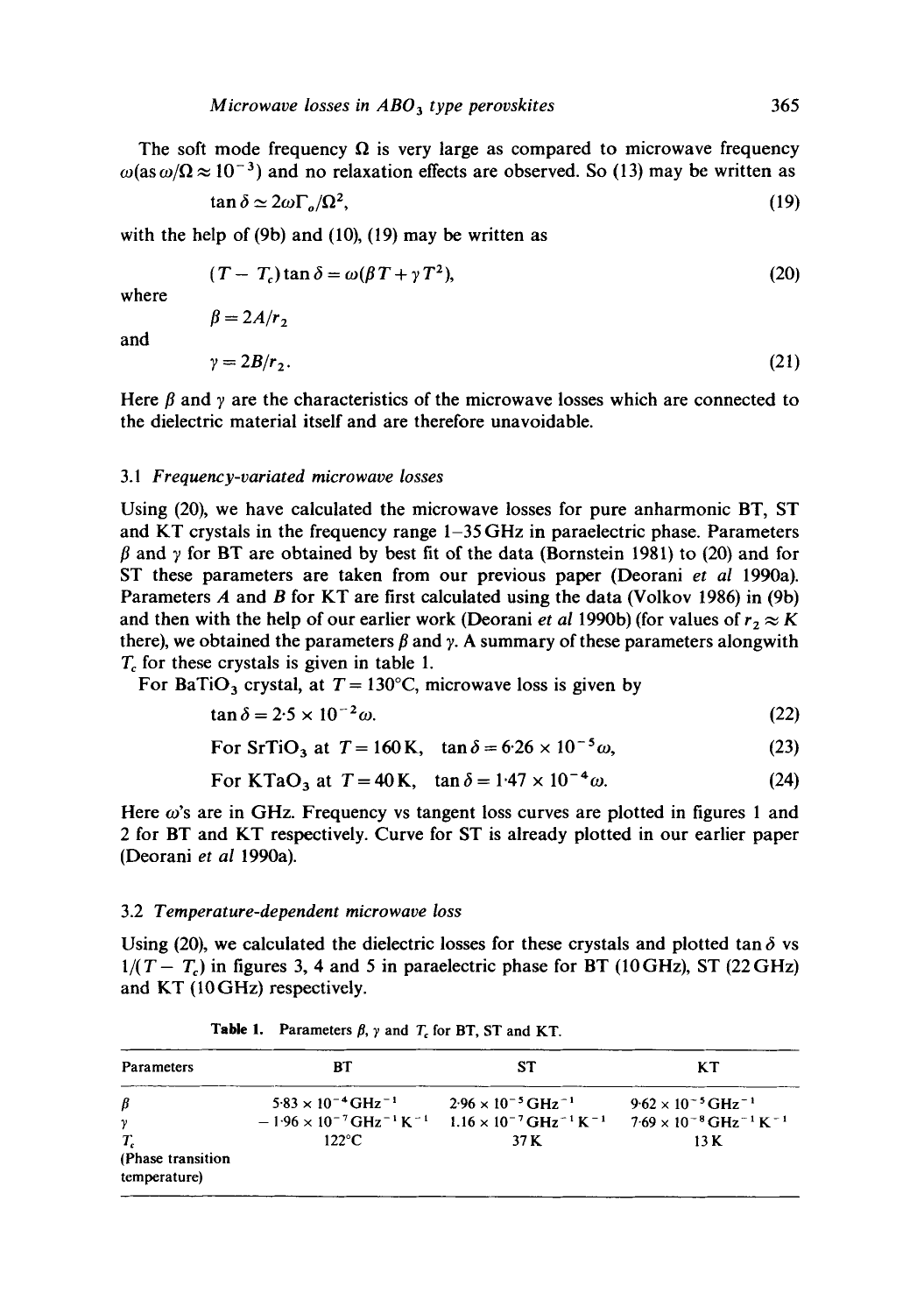

**Figure 1.** Microwave loss of single crystal BaTiO<sub>3</sub> as a function of frequency at 130°C.



Figure 2. Microwave loss of single crystal KTaO<sub>3</sub> as a function of frequency at 40 K.



**Figure 3.** Microwave loss of single crystal BaTiO<sub>3</sub> vs  $(T - T_c)^{-1}$  at 10 GHz.

# **4. Discussion and conclusion**

**The treatment adopted in this work results in the comparative variation of loss tangent**  at microwave frequencies in BaTiO<sub>3</sub>, SrTiO<sub>3</sub> and KTaO<sub>3</sub> with the variation of **frequency and temperature. In the present study, the Hamiltonian proposed by Pytte (1970) has been designed in terms of creation and annihilation operators. To evaluate the higher order correlation functions, the renormalized Hamiltonian has been**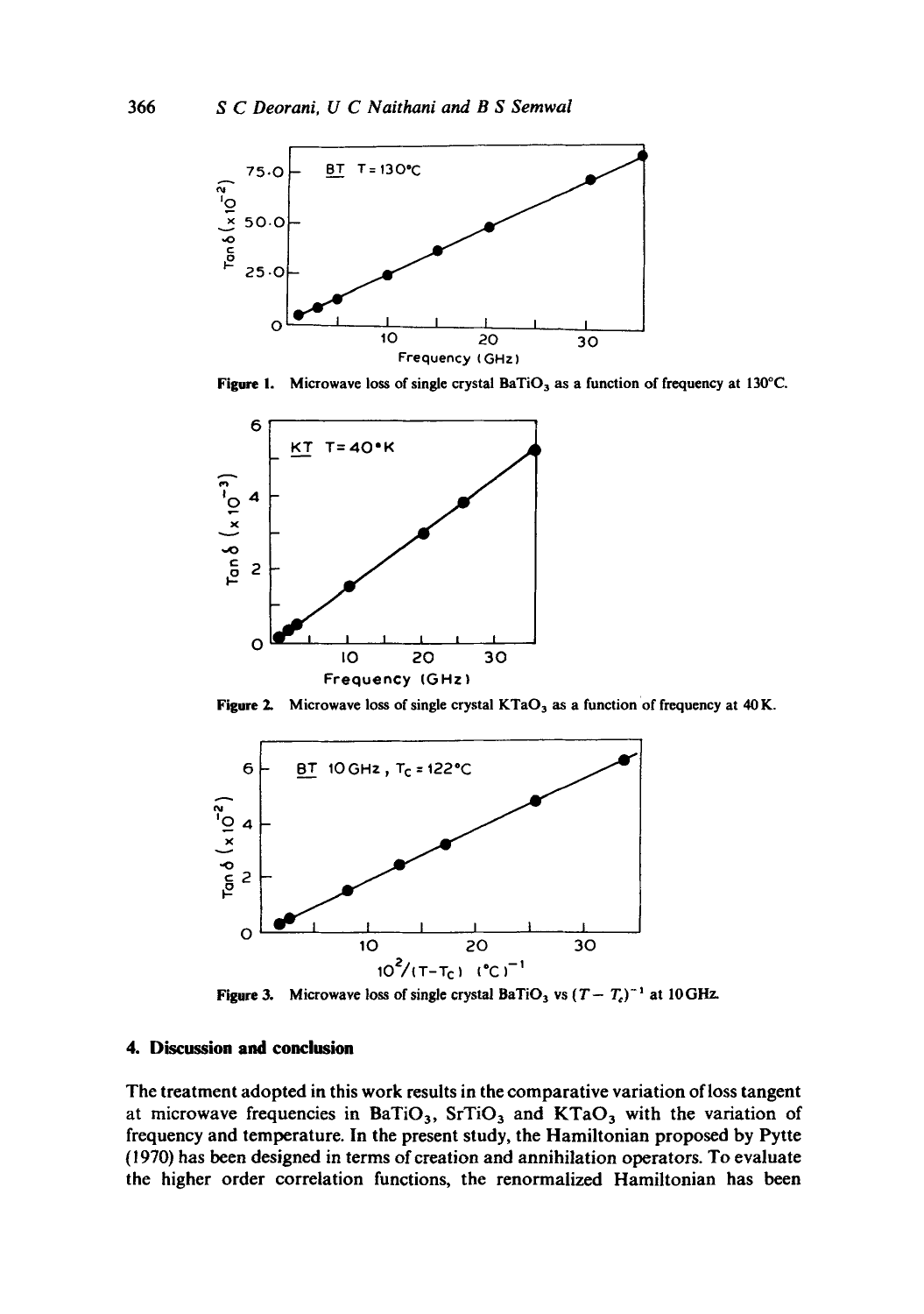



Figure 4. Microwave loss of single crystal  $SrTiO<sub>3</sub>$  $vs(T-T_c)^{-1}$  at 22 GHz.

Figure 5. Microwave loss of single crystal  $KTaO_3$ vs $(T - T_c)^{-1}$  at 10 GHz.

evaluated using the Green's function technique and Dyson's equation. At microwave frequencies the results are in good agreement with the experimental results.

Thus the technique and approach for obtaining the expression for microwave loss in these perovskites is different from the other workers. We have numerically estimated the loss tangent in BT, ST and KT and have shown a comparative variation of tan  $\delta$ with frequency and temperature in these crystals.

Equations (22), (23) and (24) alongwith figures 1 and 2 show that microwave losses vary linearly with frequency which is in agreement with the results of Rupprecht and Bell (1962) and others (Banedict and Durand 1958; Vinogradow 1963; West 1987; Lurio and Herrington 1958; Agrawal and Rao 1970; Davis and Rubin 1953). The theoretical results are also in agreement with our experimental results (Baluni and Naithani 1986a). The losses may be explained considering the anharmonic interactions. Due to anharmonic interactions between the phonons, the decay processes take place. For example, third-order anharmonic interaction leads to the decay of a virtual phonon into two real phonons, or the virtual phonon may be destroyed by scattering a thermally excited phonon. Similar processes occur for fourth and higher order interactions. The frequency region of a sharply expressed dispersion of permittivity also corresponds as a rule to the region of marked relaxation dielectric losses.

In figures 3, 4 and 5, the losses show a Curie-Weiss behaviour i.e. they are proportional to  $(T-T_c)^{-1}$  in the vicinity of  $T_c$  which are in agreement with the results of others (Benedict and Durand 1958; Agrawal and Rao 1970; Davis and Dubin 1953). At too high temperatures, the loss deviates strongly from the Curie-Weiss behaviour and increases linearly with the temperature. This increase in loss is not due to bulk electronic semiconduction because this would lead to expect a reciprocal dependence of frequency on the tangent loss (as losses due to electrical conduction are expressed as tan  $\delta = 1.8 \times 10^{10}/f \epsilon' \rho$ , where  $\rho$  is the density of the material). Thirdand fourth-order anharmonicities are held responsible for this (linear variation of